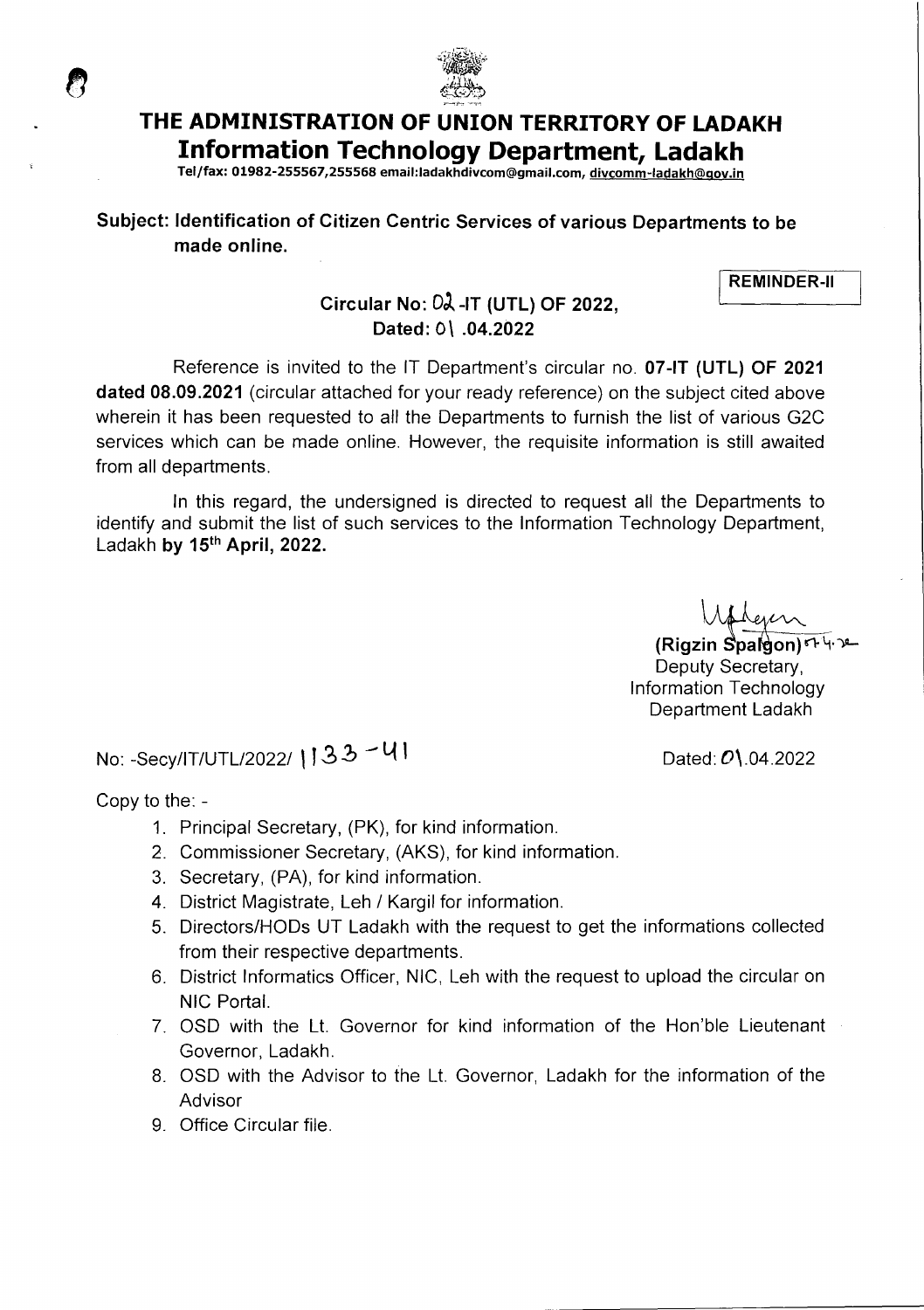

# THE ADMINISTRATION OF UNION TERRITORY OF LADAKH **Information Technology Department, Ladakh**

 $Tel/fax: 01982-255567, 255568$  cmall; ladakhdivcom@gmall.com, d

Subject: Identification of Citizen Centric Services of various Departments to be made online.

REMINDER-I

#### Circular No:  $\beta$  -IT (UTL) OF 2021, Dated: 13 .10.2021

Reference is invited to the IT Department's circular no. 07-IT (UTL) OF 2021 dated 08.09.2021 (circular attached for your ready reference) on the subject cited above wherein it has been requested to all the Departments to furnish the list of various G2C services which can be made online. However, the requisite information is still awaited from all departments.

In this regard, the undersigned is directed to request all the Departments to identify and submit the list of such services to the Information Technology Department, Ladakh by 20<sup>th</sup> October, 2021.

For any queries/clarification, may contact Ms. Stanzein Sedol (9622974983 sezein.dol@gmail.com), IT Consultant, Information Technology Department, Ladakh.

(Stanzein Sedol) IT Consultant, Information Technology Department Ladakh

Dated: IS. 10.2021

Copy to the: -

t

- 1. Administrative Secretaries, UT Ladakh for information.
- 2. District Magistrate, Leh / Kargil for information.
- 3. Directors/HODs UT Ladakh with the request to get the informations collected from their respective departments.
- 4. District lnformatics Officer, **NIC, Leh** with the request to upload the circular on NIC Portal.
- 5. OSD with the Lt. Governor for kind information of the Hon'ble Lieutenant Governor, Ladakh.
- 6. OSD with the Advisor to the Lt. Governor, Ladakh for the information of the Advisor
- 7. Office Circular file.

No: -Secy/IT/UTL/2021/ 7/22 - 28